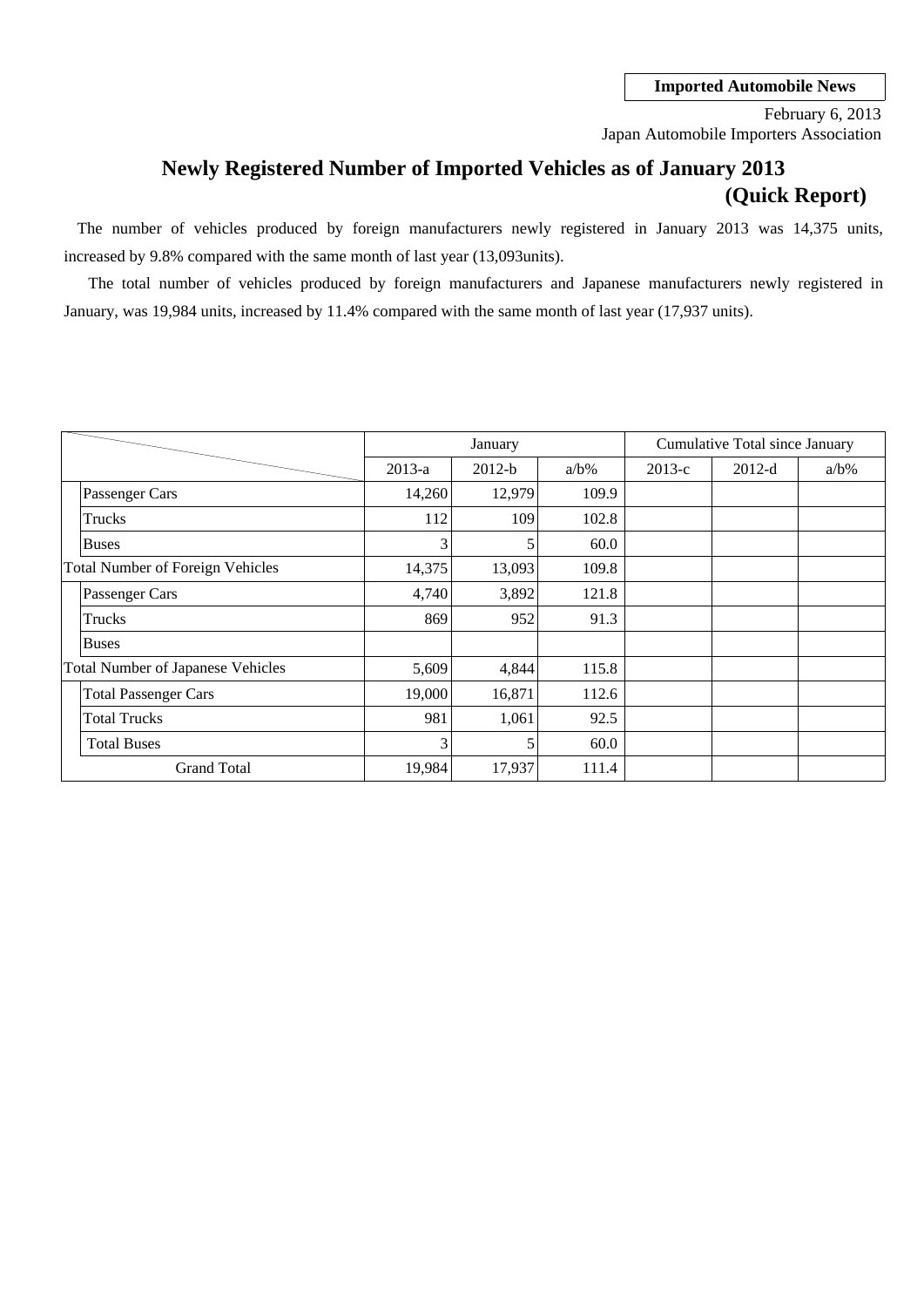# **Newly Registered Imported Vehicles by Brand (Total Passenger Cars, Trucks and Buses)**

| Jan. '13          |                         |         |                 |                   |          |        |                                       |      |  |  |
|-------------------|-------------------------|---------|-----------------|-------------------|----------|--------|---------------------------------------|------|--|--|
|                   |                         | January |                 |                   |          |        | <b>Cumulative Total since January</b> |      |  |  |
|                   | 2013-a                  | Share%  | $2012-b$        | $a/b\%$           | $2013-c$ | Share% | $2012-d$                              | c/d% |  |  |
| VW                | 4,116                   | 20.60   | 3,307           | 124.5             |          |        |                                       |      |  |  |
| Nissan            | 3,023                   | 15.13   | 3,330           | 90.8              |          |        |                                       |      |  |  |
| Mercedes-Benz     | 2,330                   | 11.66   | 2,155           | 108.1             |          |        |                                       |      |  |  |
| BMW               | 2,011                   | 10.06   | 1,963           | 102.4             |          |        |                                       |      |  |  |
| Audi              | 1,931                   | 9.66    | 1,907           | 101.3             |          |        |                                       |      |  |  |
| Mitsubishi        | 1,376                   | 6.89    |                 |                   |          |        |                                       |      |  |  |
| Toyota            | 1,136                   | 5.68    | 1,388           | 81.8              |          |        |                                       |      |  |  |
| <b>BMW MINI</b>   | 822                     | 4.11    | 790             | 104.1             |          |        |                                       |      |  |  |
| Volvo             | 415                     | 2.08    | 612             | 67.8              |          |        |                                       |      |  |  |
| Land Rover        | $\frac{371}{320}$       | 1.86    | $rac{54}{2}$    | 687.0             |          |        |                                       |      |  |  |
| Peugeot           |                         | 1.60    | 280             | 114.3             |          |        |                                       |      |  |  |
| Porsche           | 248                     | 1.24    | 226             | 109.7             |          |        |                                       |      |  |  |
| Ford              | 239                     | 1.20    | 242             | 98.8              |          |        |                                       |      |  |  |
| Jeep              | 226                     | 1.13    | 256             | 88.3              |          |        |                                       |      |  |  |
| Fiat              | 188                     | 0.94    | 250             | 75.2              |          |        |                                       |      |  |  |
| Renault           | 180                     | 0.90    | 183             | 98.4              |          |        |                                       |      |  |  |
| Citroen           | 172                     | 0.86    | 175             | 98.3              |          |        |                                       |      |  |  |
| Alfa Romeo        | 122                     | 0.61    | 126             | 96.8              |          |        |                                       |      |  |  |
| Chrysler          | 103                     | 0.52    | 31              | 332.3             |          |        |                                       |      |  |  |
| Cadillac          | $\overline{92}$         | 0.46    | 76              | 121.1             |          |        |                                       |      |  |  |
| Chevrolet         | 84                      | 0.42    | 94              | 89.4              |          |        |                                       |      |  |  |
| smart             | 76                      | 0.38    | 64              | 118.8             |          |        |                                       |      |  |  |
| Jaguar            | 71                      | 0.36    | 58              | 122.4             |          |        |                                       |      |  |  |
| Suzuki            | $\overline{65}$         | 0.33    | 98              | $\overline{66.3}$ |          |        |                                       |      |  |  |
| Dodge             | 50                      | 0.25    | 69              | 72.5              |          |        |                                       |      |  |  |
| Ferrari           | 39                      | 0.20    | 47              | 83.0              |          |        |                                       |      |  |  |
| Maserati          | 30                      | 0.15    | 20              | 150.0             |          |        |                                       |      |  |  |
| <b>BMW</b> Alpina | 23                      | 0.12    | 3               | 766.7             |          |        |                                       |      |  |  |
| Lamborghini       | 20                      | 0.10    | 6               | 333.3             |          |        |                                       |      |  |  |
| Lotus             | $\overline{18}$<br>անան | 0.09    | $\overline{19}$ | 94.7              |          |        |                                       |      |  |  |
| Aston Martin      | 14                      | 0.07    | 8               | 175.0             |          |        |                                       |      |  |  |
| Lancia            | 10                      | 0.05    | 8               | 125.0             |          |        |                                       |      |  |  |
| Honda             | 9                       | 0.05    | 28              | 32.1              |          |        |                                       |      |  |  |
| <b>Bentley</b>    | 8                       | 0.04    | 11              | 72.7              |          |        |                                       |      |  |  |
| Hummer            | 8                       | 0.04    | 20              | 40.0              |          |        |                                       |      |  |  |
| <b>GMC</b>        | $\overline{7}$          | 0.04    | 8               | 87.5              |          |        |                                       |      |  |  |
| Rolls Royce       | 6                       | 0.03    | 6               | 100.0             |          |        |                                       |      |  |  |
| Hyundai           | $\overline{4}$          | 0.02    | 6               | 66.7              |          |        |                                       |      |  |  |
| Morgan            | $\overline{4}$          | 0.02    | $\overline{c}$  | 200.0             |          |        |                                       |      |  |  |
| Rover             | $\frac{3}{2}$           | 0.02    | $\overline{4}$  | $\overline{75.0}$ |          |        |                                       |      |  |  |
| Mclaren           |                         | 0.01    |                 |                   |          |        |                                       |      |  |  |
| Pontiac           | $\overline{2}$          | 0.01    |                 | 200.0             |          |        |                                       |      |  |  |
| Maybach           | $\mathbf{1}$            | 0.01    | 1               | 100.0             |          |        |                                       |      |  |  |
| MG                |                         | 0.01    | $\mathfrak{D}$  | 50.0              |          |        |                                       |      |  |  |
| <b>PROTON</b>     |                         | 0.01    |                 |                   |          |        |                                       |      |  |  |
| Saab              |                         | 0.01    |                 |                   |          |        |                                       |      |  |  |
| Scania            |                         | 0.01    |                 |                   |          |        |                                       |      |  |  |
| Unimog            |                         | 0.01    |                 |                   |          |        |                                       |      |  |  |
| Zagato            |                         |         | 1               |                   |          |        |                                       |      |  |  |
| Others            | $\overline{4}$          | 0.02    | $\overline{2}$  | 200.0             |          |        |                                       |      |  |  |
| Total             | 19,984                  | 100.00  | 17,937          | 111.4             |          |        |                                       |      |  |  |

※ Listed following the breakdown of the cumulative total since January; 2013 (c)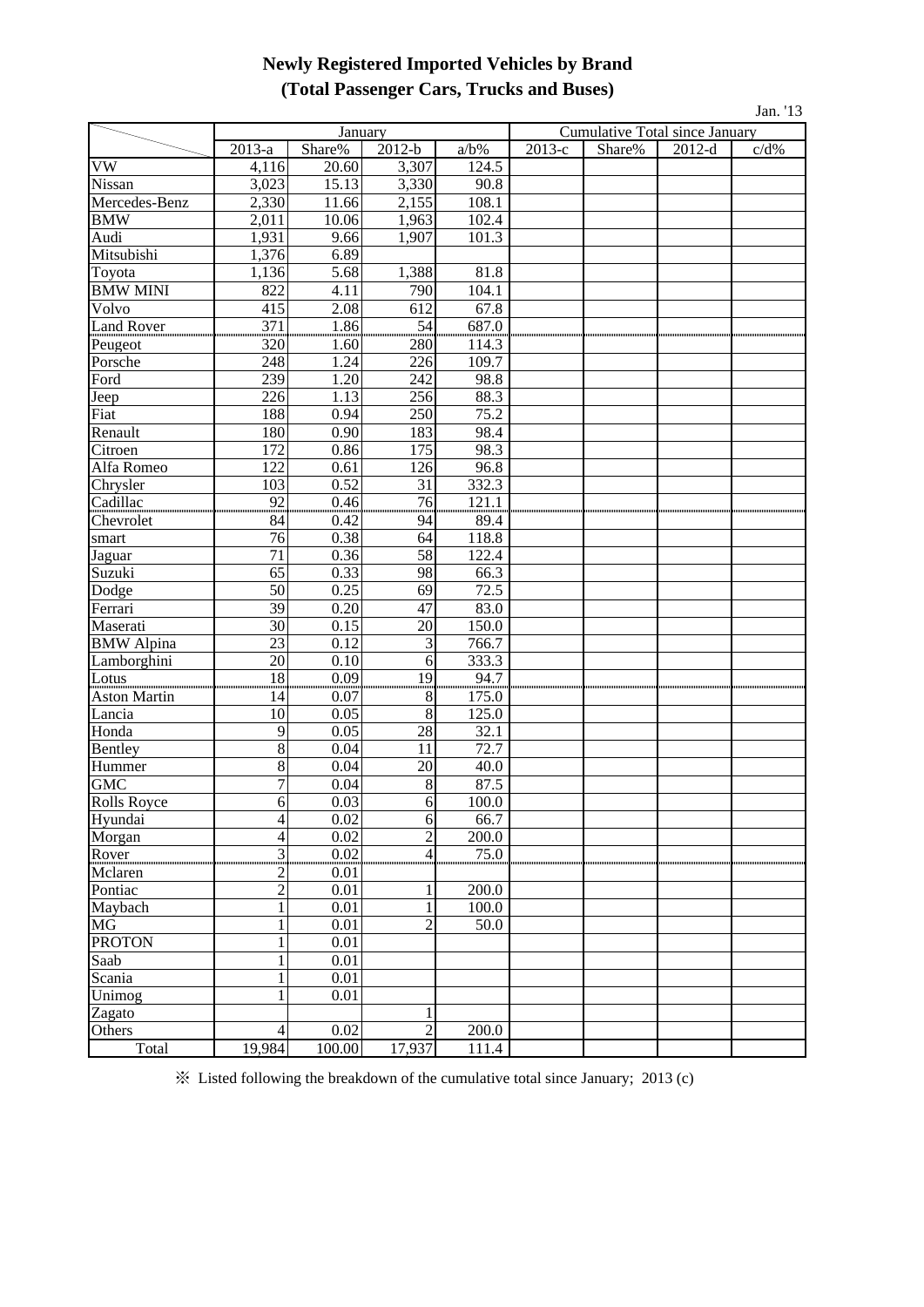# **Newly Registered Foreign Manufacturers Vehicles**

| <b>Foreign Manufacturers (Passenger Cars)</b> |                |                |                          |                          |                         |        |                                | Jan. '13 |
|-----------------------------------------------|----------------|----------------|--------------------------|--------------------------|-------------------------|--------|--------------------------------|----------|
|                                               | January 2013   |                |                          |                          | Same month of last year |        | Cumulative Total since January |          |
|                                               | Standard       | Small          | Total-a                  | Total-b                  | $a/b\%$                 | 2013-е | $2012-d$                       | $c/d\%$  |
| <b>VW</b>                                     | 2,279          | 1,837          | 4,116                    | 3,307                    | 124.5                   |        |                                |          |
| Mercedes-Benz                                 | 2,330          |                | 2,330                    | 2,151                    | 108.3                   |        |                                |          |
| <b>BMW</b>                                    | 2,011          |                | 2,011                    | 1,963                    | 102.4                   |        |                                |          |
| Audi                                          | 1,931          |                | 1,931                    | 1,907                    | 101.3                   |        |                                |          |
| <b>BMW MINI</b>                               | 296            | 526            | 822                      | 790                      | 104.1                   |        |                                |          |
| Volvo                                         | 396            |                | 396                      | 600                      | 66.0                    |        |                                |          |
| <b>Land Rover</b>                             | 369            |                | 369                      | 54                       | 683.3                   |        |                                |          |
| Peugeot                                       | 320            |                | 320                      | 280                      | 114.3                   |        |                                |          |
| Porsche                                       | 247            | $\mathbf{1}$   | 248                      | 226                      | 109.7                   |        |                                |          |
| Jeep                                          | 226            |                | 226                      | 256                      | 88.3                    |        |                                |          |
| Ford                                          | 223            | 1              | 224                      | 220                      | 101.8                   |        |                                |          |
| Fiat                                          | 5              | 183            | 188                      | 250                      | 75.2                    |        |                                |          |
| Renault                                       | 165            | 15             | 180                      | 183                      | 98.4                    |        |                                |          |
| Citroen                                       | 172            |                | 172                      | 175                      | 98.3                    |        |                                |          |
| Alfa Romeo                                    | 121            | $\mathbf{1}$   | 122                      | 126                      | 96.8                    |        |                                |          |
| Chrysler                                      | 72             | 31             | 103                      | 31                       | 332.3                   |        |                                |          |
| smart                                         |                | 76             | 76                       | 64                       | 118.8                   |        |                                |          |
| Jaguar                                        | 71             |                | 71                       | 58                       | 122.4                   |        |                                |          |
| Chevrolet                                     | 64             |                | 64                       | 76                       | 84.2                    |        |                                |          |
| Cadillac                                      | 53             |                | 53                       | 44                       | 120.5                   |        |                                |          |
| Dodge                                         | 45             |                | 45                       | 59                       | 76.3                    |        |                                |          |
| Ferrari                                       | 39             |                | 39                       | 47                       | 83.0                    |        |                                |          |
| Maserati                                      | 30             |                | 30                       | $20\,$                   | 150.0                   |        |                                |          |
| <b>BMW</b> Alpina                             | 23             |                | 23                       | 3                        | 766.7                   |        |                                |          |
| Lamborghini                                   | 20             |                | 20                       | 6                        | 333.3                   |        |                                |          |
| Lotus                                         | 17             | $\mathbf 1$    | 18                       | 19                       | 94.7                    |        |                                |          |
| <b>Aston Martin</b>                           | 12             | $\overline{c}$ | 14                       | $\,8\,$                  | 175.0                   |        |                                |          |
| Lancia                                        | $\sqrt{5}$     | $\overline{5}$ | 10                       | $8\,$                    | 125.0                   |        |                                |          |
| Bentley                                       | $\,8\,$        |                | $\,8\,$                  | 11                       | 72.7                    |        |                                |          |
| <b>Rolls Royce</b>                            | $\sqrt{6}$     |                | 6                        | $6\,$                    | 100.0                   |        |                                |          |
| Morgan                                        | $\overline{c}$ | $\mathfrak{2}$ | $\overline{\mathcal{A}}$ | 2                        | 200.0                   |        |                                |          |
| Hummer                                        | 3              |                | $\mathfrak{Z}$           | $\boldsymbol{9}$         | 33.3                    |        |                                |          |
| Rover                                         | $\overline{c}$ | $\,1$          | $\overline{\mathbf{3}}$  | $\overline{\mathcal{L}}$ | 75.0                    |        |                                |          |
| <b>GMC</b>                                    | $\overline{c}$ |                | $\sqrt{2}$               | $\overline{4}$           | 50.0                    |        |                                |          |
| Mclaren                                       | $\overline{c}$ |                | $\overline{2}$           |                          |                         |        |                                |          |
| Pontiac                                       | $\overline{c}$ |                | $\overline{c}$           | $\mathbf{1}$             | 200.0                   |        |                                |          |
| Hyundai                                       | $\mathbf{1}$   |                | $\mathbf{1}$             | $\overline{5}$           | 20.0                    |        |                                |          |
| Maybach                                       | 1              |                | $\mathbf{1}$             | $\mathbf{1}$             | 100.0                   |        |                                |          |
| MG                                            | $\mathbf{1}$   |                | $\,1$                    | $\overline{c}$           | 50.0                    |        |                                |          |
| <b>PROTON</b>                                 | $\mathbf{1}$   |                | $\mathbf{1}$             |                          |                         |        |                                |          |
| Saab                                          | 1              |                | 1                        |                          |                         |        |                                |          |
| Zagato                                        |                |                |                          | 1                        |                         |        |                                |          |
| Others                                        | 1              | 3              | $\overline{4}$           | $\overline{2}$           | 200.0                   |        |                                |          |
| Total                                         | 11,575         | 2,685          | 14,260                   | 12,979                   | 109.9                   |        |                                |          |

※ Listed following the breakdown of the cumulative total since January; 2013 (c)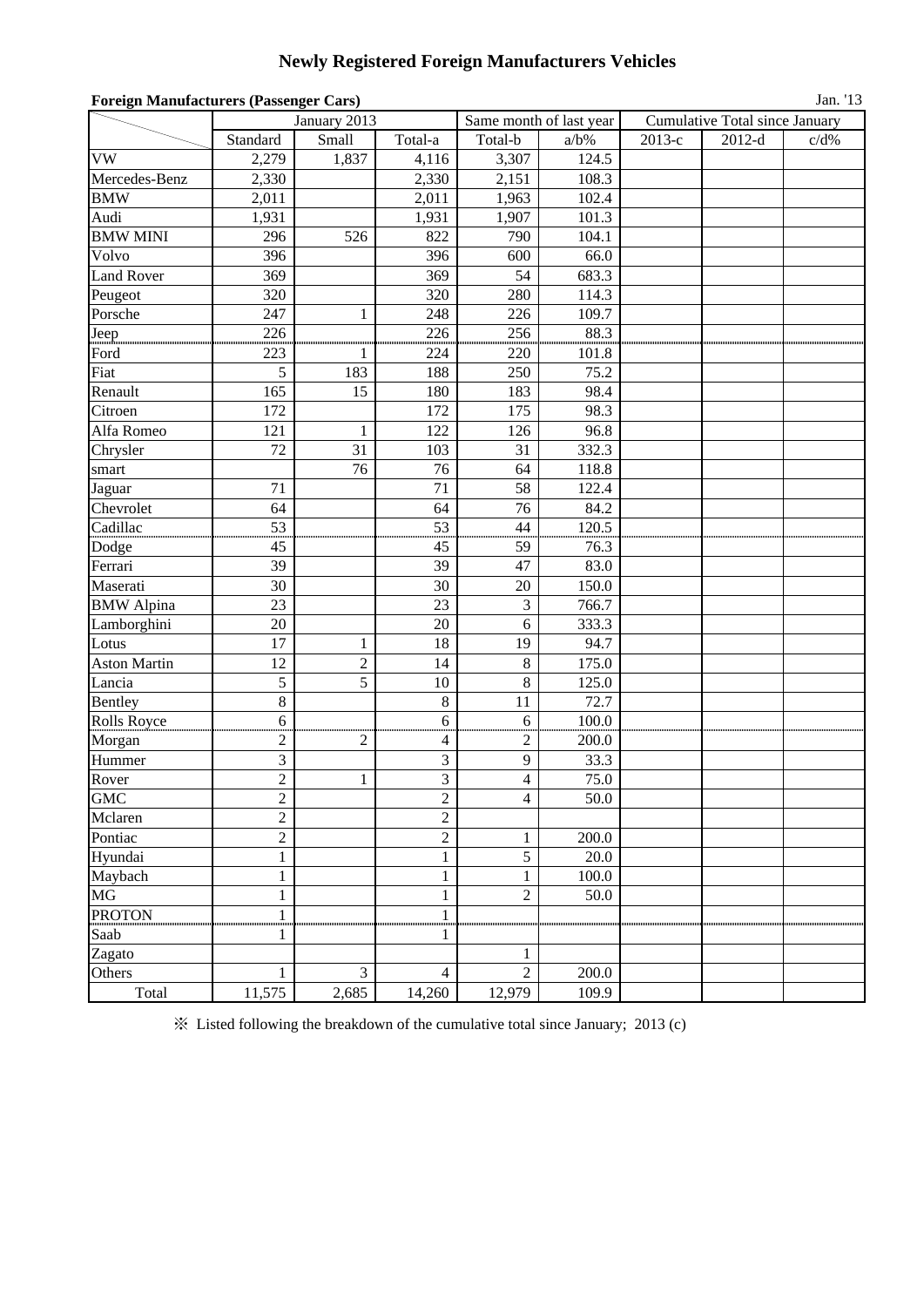## **Foreign Manufacturers (Trucks)**

|                   | January 2013 |       |         |         | Same month of last year | <b>Cumulative Total since January</b> |          |         |  |
|-------------------|--------------|-------|---------|---------|-------------------------|---------------------------------------|----------|---------|--|
|                   | Standard     | Small | Total-a | Total-b | $a/b\%$                 | $2013-c$                              | $2012-d$ | $c/d\%$ |  |
| Cadillac          | 39           |       | 39      | 32      | 121.9                   |                                       |          |         |  |
| Chevrolet         | 20           |       | 20      | 18      | 111.1                   |                                       |          |         |  |
| Volvo             | 19           |       | 19      | 12      | 158.3                   |                                       |          |         |  |
| Ford              | 15           |       | 15      | 22      | 68.2                    |                                       |          |         |  |
| Dodge             |              |       |         | 10      | 50.0                    |                                       |          |         |  |
| <b>GMC</b>        |              |       |         |         | 125.0                   |                                       |          |         |  |
| Hummer            |              |       |         | 11      | 45.5                    |                                       |          |         |  |
| <b>Land Rover</b> |              |       | ◠       |         |                         |                                       |          |         |  |
| Scania            |              |       |         |         |                         |                                       |          |         |  |
| Unimog            |              |       |         |         |                         |                                       |          |         |  |
| Total             | 112          |       | 112     | 109     | 102.8                   |                                       |          |         |  |

### **Foreign Manufacturers (Buses)**

|               |          | January  |         | Cumulative Total since January |          |         |  |  |
|---------------|----------|----------|---------|--------------------------------|----------|---------|--|--|
|               | $2013-a$ | $2012-b$ | $a/b\%$ | $2013-c$                       | $2012-d$ | $c/d\%$ |  |  |
| Hyundai       |          |          | 300.0   |                                |          |         |  |  |
| Mercedes-Benz |          |          |         |                                |          |         |  |  |
| Total         |          |          | 60.0    |                                |          |         |  |  |

## **Newly Registered Japanease manufacturers overseas-made vehicles**

## **Japanese Manufacturers overseas-made vehicles (Passenger Cars)**

|            |          | January 2013 |         |                 | Same month of last year | <b>Cumulative Total since January</b> |          |         |  |
|------------|----------|--------------|---------|-----------------|-------------------------|---------------------------------------|----------|---------|--|
|            | Standard | Small        | Total-a | Total-b         | $a/b\%$                 | $2013-c$                              | $2012-d$ | $c/d\%$ |  |
| Nissan     |          | 3,018        | 3,022   | 3.329           | 90.8                    |                                       |          |         |  |
| Mitsubishi |          | 1,375        | 1,376   |                 |                         |                                       |          |         |  |
| Toyota     | 268      |              | 268     | 438             | 61.2                    |                                       |          |         |  |
| Suzuki     |          | 65           | 65      | 98              | 66.3                    |                                       |          |         |  |
| Honda      |          |              |         | 27 <sub>1</sub> | 33.3                    |                                       |          |         |  |
| Total      | 280      | 4,460        | 4,740   | 3,892           | 121.8                   |                                       |          |         |  |

## **Japanese Manufacturers overseas-made vehicles (Trucks)**

|               |          | January 2013 |         |         | Same month of last year | Cumulative Total since January |          |         |  |
|---------------|----------|--------------|---------|---------|-------------------------|--------------------------------|----------|---------|--|
|               | Standard | Small        | Total-a | Total-b | $a/b\%$                 | 2013-c                         | $2012-d$ | $c/d\%$ |  |
| Toyota        | . ت      | 841          | 868     | 950     | 91.4                    |                                |          |         |  |
| <b>Nissan</b> |          |              |         |         | 100.0                   |                                |          |         |  |
| Honda         |          |              |         |         |                         |                                |          |         |  |
| Total         | 28       | 841          | 869     | 952     | 91.3                    |                                |          |         |  |

## **Grand Total Imported Vehicles**

|                    |          | January 2013 |         |         | Same month of last year | Cumulative Total since January |          |         |  |
|--------------------|----------|--------------|---------|---------|-------------------------|--------------------------------|----------|---------|--|
|                    | Standard | Small        | Total-a | Total-b | $a/b\%$                 | $2013-c$                       | $2012-d$ | $c/d\%$ |  |
| Passenger Cars     | 11.855   | 7,145        | 19,000  | 16,871  | 112.6                   |                                |          |         |  |
| <b>Trucks</b>      | 1401     | 841          | 981     | .061    | 92.5                    |                                |          |         |  |
| <b>Buses</b>       |          |              |         |         | 60.0                    |                                |          |         |  |
| <b>Grand Total</b> | 11,995   | 7,986        | 19,984  | 17.937  | 111.4                   |                                |          |         |  |

※ Listed following the breakdown of the cumulative total since January; 2013 (c)